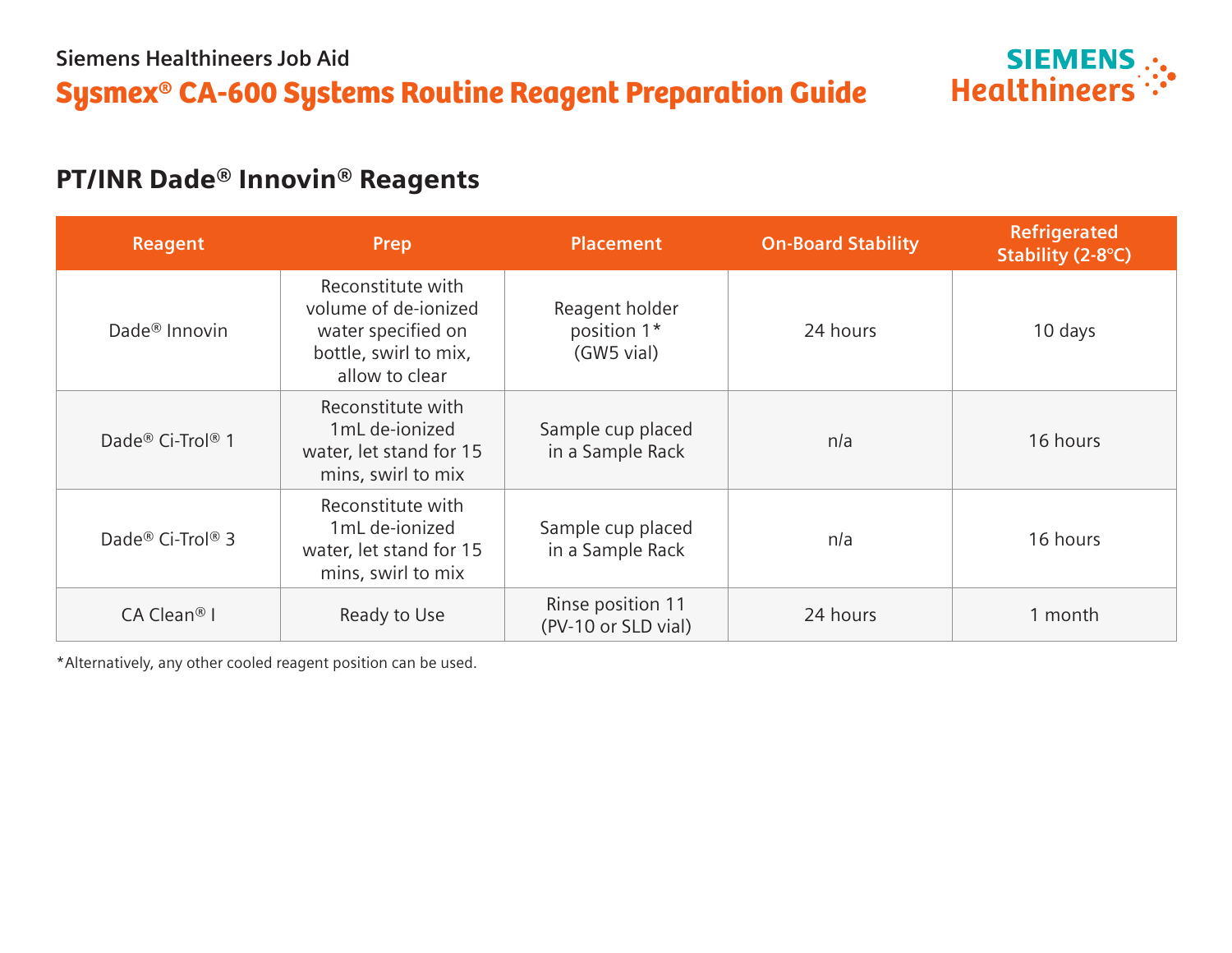

## aPTT Dade® Actin® FSL Reagents

| <b>Reagent</b>                           | Prep                                                                                 | <b>Placement</b>                                        | <b>On-Board Stability</b> | Refrigerated<br>Stability (2-8°C) |
|------------------------------------------|--------------------------------------------------------------------------------------|---------------------------------------------------------|---------------------------|-----------------------------------|
| Dade <sup>®</sup> Actin <sup>®</sup> FSL | Mix by gentle inversion<br>$(5-8 \times)$                                            | Reagent holder<br>position 2*<br>(GW5 vial)             | 48 hours                  | 7 days                            |
| CaCl <sub>2</sub>                        | Ready to Use                                                                         | Reagent holder<br>position 7 <sup>a</sup><br>(GW5 vial) | 48 hours                  | 8 weeks                           |
| Dade® Ci-Trol® 1                         | Reconstitute with<br>1mL de-ionized<br>water, let stand for 15<br>mins, swirl to mix | Sample cup placed<br>in a Sample Rack                   | n/a                       | 16 hours                          |
| Dade® Ci-Trol® 3                         | Reconstitute with<br>1mL de-ionized<br>water, let stand for 15<br>mins, swirl to mix | Sample cup placed<br>in a Sample Rack                   | n/a                       | 16 hours                          |
| $CA$ Clean <sup>®</sup> I                | Ready to Use                                                                         | Rinse position 11<br>(PV-10 or SLD Vial)                | 24 hours                  | 1 month                           |

\*Alternatively, any other cooled reagent position can be used.

a Alternatively, any other non-cooled reagent position can be used.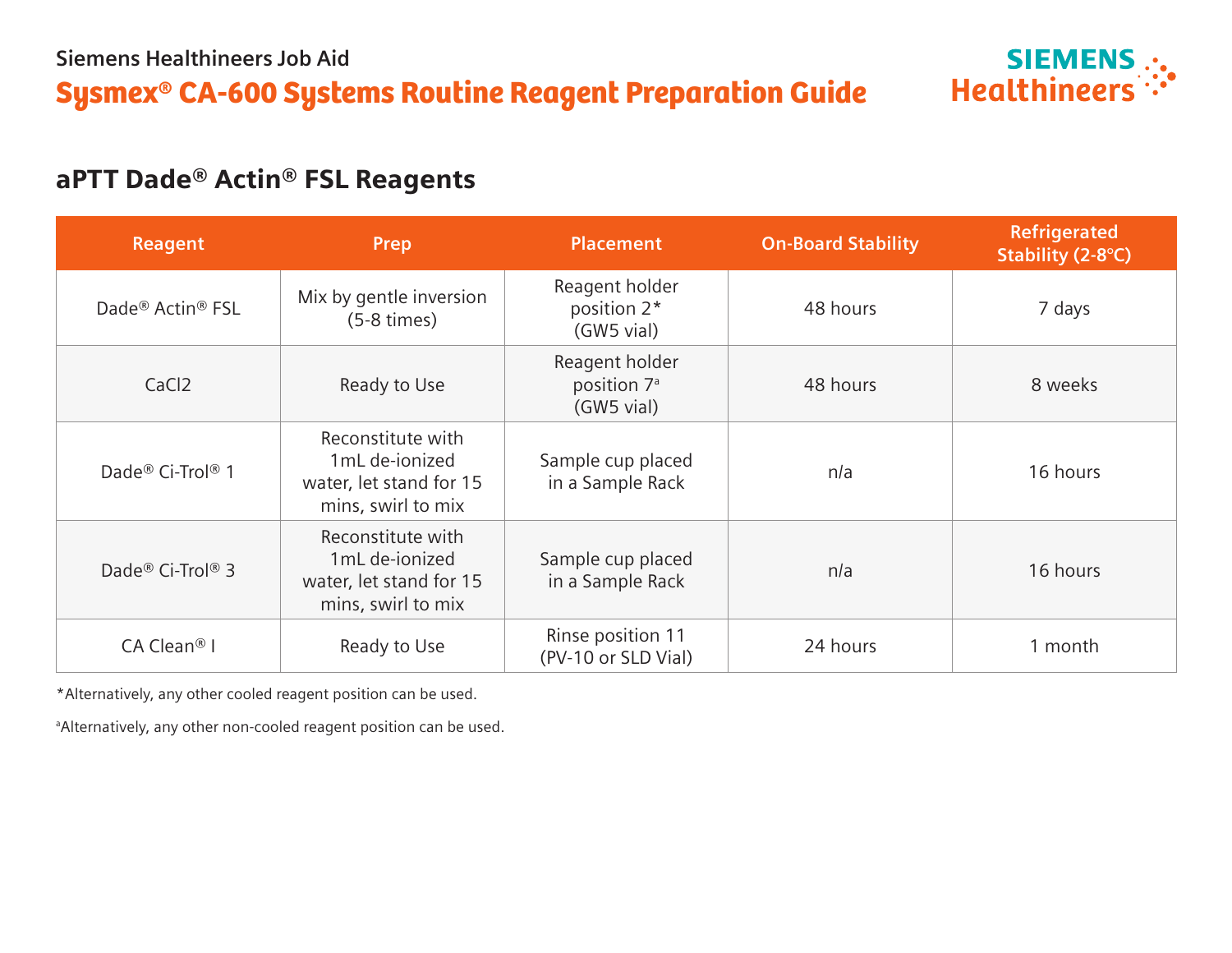

## Fibrinogen Dade® Thrombin Reagents

| <b>Reagent</b>                          | Prep                                                                                                       | <b>Placement</b>                                   | <b>On-Board Stability</b> | <b>Refrigerated</b><br>Stability (2-8°C) |
|-----------------------------------------|------------------------------------------------------------------------------------------------------------|----------------------------------------------------|---------------------------|------------------------------------------|
| Dade <sup>®</sup> Thrombin              | Reconstitute with<br>volume of de-ionized<br>water specified on<br>bottle, swirl to mix,<br>allow to clear | Reagent holder<br>position 3*<br>(GW5 vial)        | 24 hours                  | 5 days                                   |
| Dade <sup>®</sup> OVB                   | Ready to use at room<br>temperature                                                                        | Buffer Position 12 (GW<br>5, PV-10, SLD Vial)      | 8 hours                   | 8 weeks                                  |
| Dade® Ci-Trol® 1                        | Reconstitute with<br>1mL de-ionized<br>water, let stand for 15<br>mins, swirl to mix                       | Sample cup placed<br>in a Sample Rack              | n/a                       | 16 hours                                 |
| Data-Fi® Abnormal<br>Fibrinogen Control | Reconstitute with<br>1mL de-ionized<br>water, let stand for 15<br>mins, swirl to mix                       | Sample cup placed<br>in a Sample Rack              | n/a                       | 16 hours                                 |
| <b>Standard Human Plasma</b>            | Reconstitute with<br>1mL de-ionized<br>water, let stand for 15<br>mins, swirl to mix                       | Sample cup placed in a<br>Sample Rack (position 1) | n/a                       | n/a <sup>a</sup>                         |
| CA Clean <sup>®</sup> I                 | Ready to Use                                                                                               | Rinse position 11<br>(PV-10 or SLD Vial)           | 24 hours                  | 1 month                                  |

\*Alternatively, any other cooled reagent position may be used.

<sup>a</sup>Standard Human Plasma is only used for calibration and should be kept at room temperature once reconstituted. It should be used within 4 hours.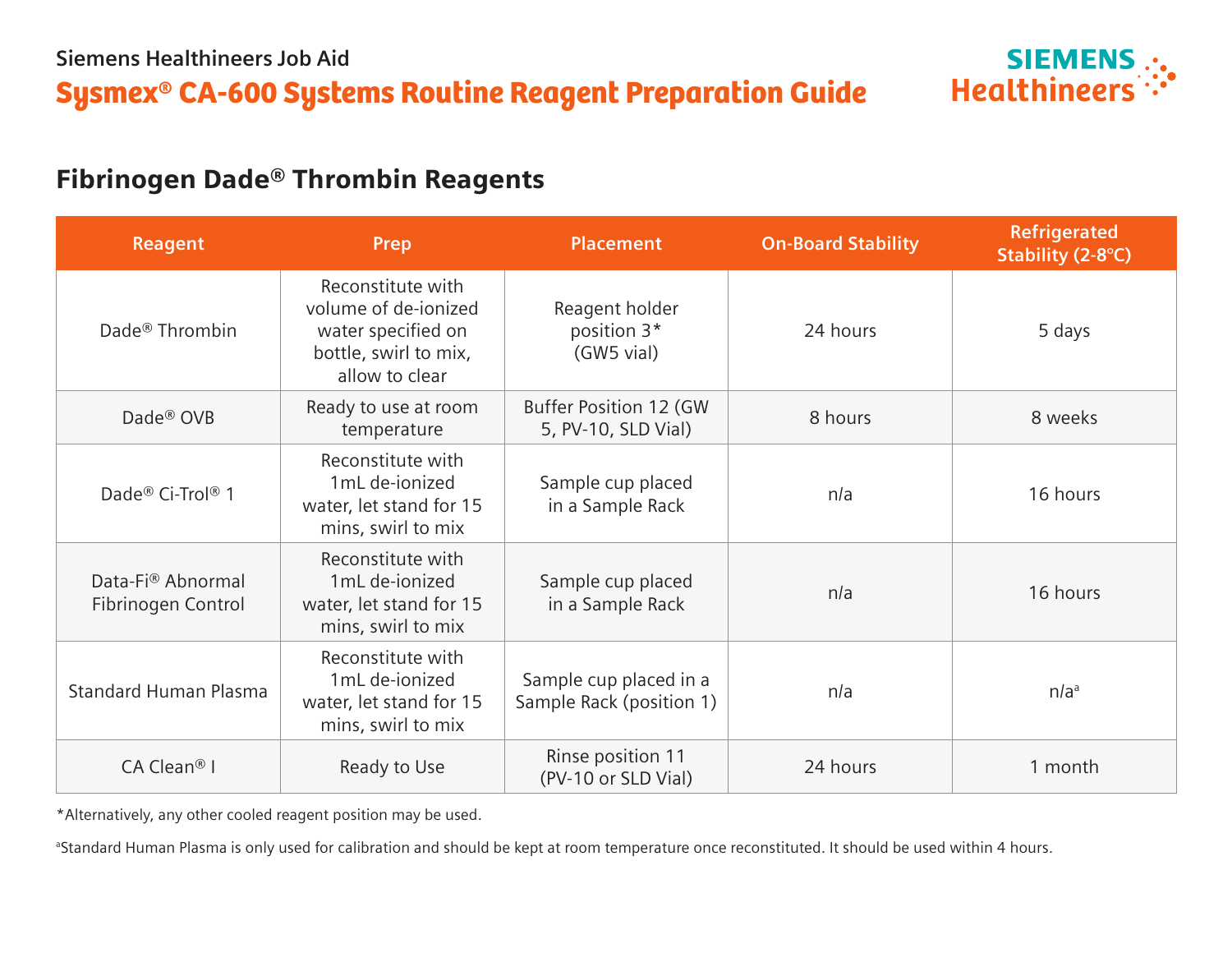

### INNOVANCE® D-Dimer Reagents

| <b>Reagent</b>                               | <b>Prep</b>                                                                       | <b>Placement</b>                                   | <b>On-Board</b><br><b>Stability</b> | <b>Refrigerated</b><br>Stability (2-8°C) |
|----------------------------------------------|-----------------------------------------------------------------------------------|----------------------------------------------------|-------------------------------------|------------------------------------------|
| <b>INNOVANCE<sup>®</sup> D-Dimer Reagent</b> | Reconstitute with 4mL<br>de-ionized water, let stand<br>for 15 mins, swirl to mix | Reagent holder<br>position 6 <sup>ª</sup>          | 16 hours                            | 4 weeks                                  |
| INNOVANCE <sup>®</sup> D-Dimer Buffer        | Ready to Use                                                                      | Reagent holder<br>position 4*                      | 16 hours                            | 4 weeks                                  |
| INNOVANCE <sup>®</sup> D-Dimer<br>Supplement | Ready to Use                                                                      | Reagent holder<br>position 8 <sup>ª</sup>          | 16 hours                            | 4 weeks                                  |
| <b>INNOVANCE® D-Dimer Diluent</b>            | Ready to Use                                                                      | Reagent holder<br>position 10                      | 16 hours                            | 4 weeks                                  |
| INNOVANCE <sup>®</sup> D-Dimer Control 1     | Reconstitute with 1mL<br>de-ionized water, let stand<br>for 15 mins, swirl to mix | Sample cup placed<br>in a Sample Rack              | n/a                                 | 7 days                                   |
| INNOVANCE® D-Dimer Control 2                 | Reconstitute with 1mL<br>de-ionized water, let stand<br>for 15 mins, swirl to mix | Sample cup placed<br>in a Sample Rack              | n/a                                 | 7 days                                   |
| <b>INNOVANCE® D-Dimer Calibrator</b>         | Reconstitute with 1mL<br>de-ionized water, let stand<br>for 15 mins, swirl to mix | Sample cup placed in a<br>Sample Rack (position 1) | n/a                                 | n/a <sup>b</sup>                         |
| Dade <sup>®</sup> OVB                        | Ready to use at room<br>temperature                                               | Buffer position 12<br>(GW 5 or SLD Vial)           | 48 hours                            | 8 weeks                                  |

\*Alternatively, any other cooled position can be used.

a Alternatively, any other non-cooled position can be used.

<sup>b</sup>INNOVANCE D-Dimer Calibrator is only used for calibration and should be kept at room temperature once reconstituted. It should be used within 4 hours.

In original vials, the reagents may be left on board the instrument continuously for 16 hours or stored on and off the instrument for intervals of 7 x 1 hour over a maximum period of 14 days.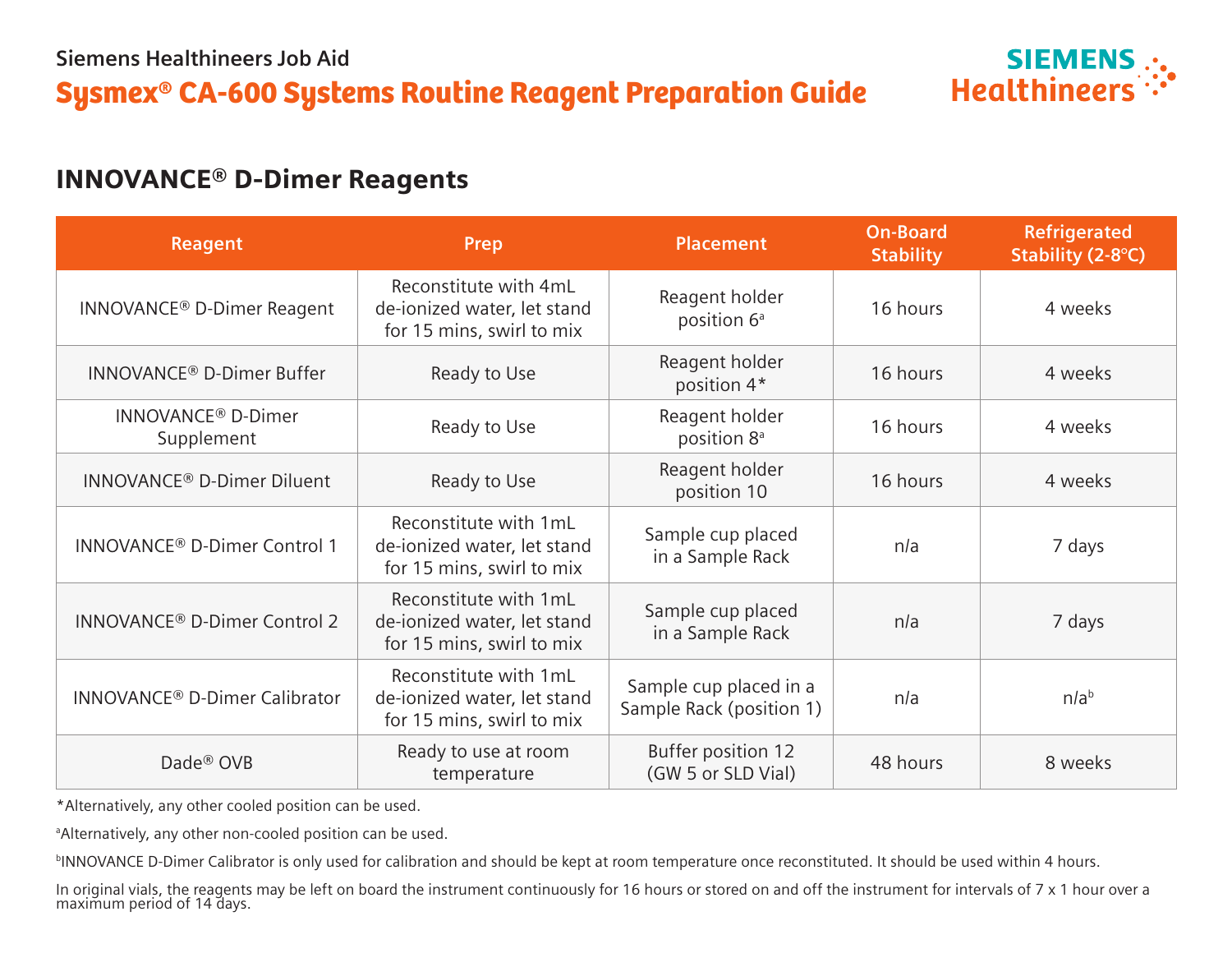# Sysmex® CA-600 Systems Routine Reagent Preparation Guide



## INNOVANCE® Heparin Reagents

| <b>Reagent</b>                                               | Prep                                                                           | <b>Placement</b>                                         | <b>On-Board</b><br><b>Stability</b> | <b>Refrigerated</b><br>Stability (2-8°C) |
|--------------------------------------------------------------|--------------------------------------------------------------------------------|----------------------------------------------------------|-------------------------------------|------------------------------------------|
| <b>INNOVANCE®</b><br>Heparin Reagent                         | Ready to Use                                                                   | Reagent holder<br>position 1*                            | 16 hours                            | 8 weeks                                  |
| <b>INNOVANCE<sup>®</sup></b> Heparin<br>Substrate            | Ready to Use                                                                   | Reagent holder<br>position 2*                            | 16 hours                            | 8 weeks                                  |
| Dade <sup>®</sup> OVB                                        | Ready to use at room temperature                                               | Buffer Position 12 (PV-10)                               | 16 hours                            | 8 weeks                                  |
| <b>INNOVANCE<sup>®</sup></b> Heparin<br><b>LMW Control 1</b> | Reconstitute with 1mL de-ionized water,<br>let stand for 15 mins, swirl to mix | Sample cup placed<br>in a Sample Rack                    | 8 hours                             | 48 hours                                 |
| <b>INNOVANCE<sup>®</sup></b> Heparin<br><b>LMW Control 2</b> | Reconstitute with 1mL de-ionized water,<br>let stand for 15 mins, swirl to mix | Sample cup placed<br>in a Sample Rack                    | 8 hours                             | 48 hours                                 |
| <b>INNOVANCE<sup>®</sup></b> Heparin<br><b>UF Control 1</b>  | Reconstitute with 1mL de-ionized water,<br>let stand for 15 mins, swirl to mix | Sample cup placed<br>in a Sample Rack                    | 8 hours                             | 48 hours                                 |
| <b>INNOVANCE<sup>®</sup></b> Heparin<br><b>UF Control 2</b>  | Reconstitute with 1mL de-ionized water,<br>let stand for 15 mins, swirl to mix | Sample cup placed<br>in a Sample Rack                    | 8 hours                             | 48 hours                                 |
| <b>INNOVANCE<sup>®</sup></b> Heparin<br>Calibrators 1-5      | Reconstitute with 1mL de-ionized water,<br>let stand for 15 mins, swirl to mix | Sample cup placed<br>in a Sample Rack<br>(positions 1-5) | 4 hours                             | 48 hours                                 |
| $CA$ Clean <sup>®</sup> I                                    | Ready to Use                                                                   | Rinse position 11 (PV-10)                                | 24 hours                            | 1 month                                  |

\*Alternatively, any other cooled reagent position can be used.